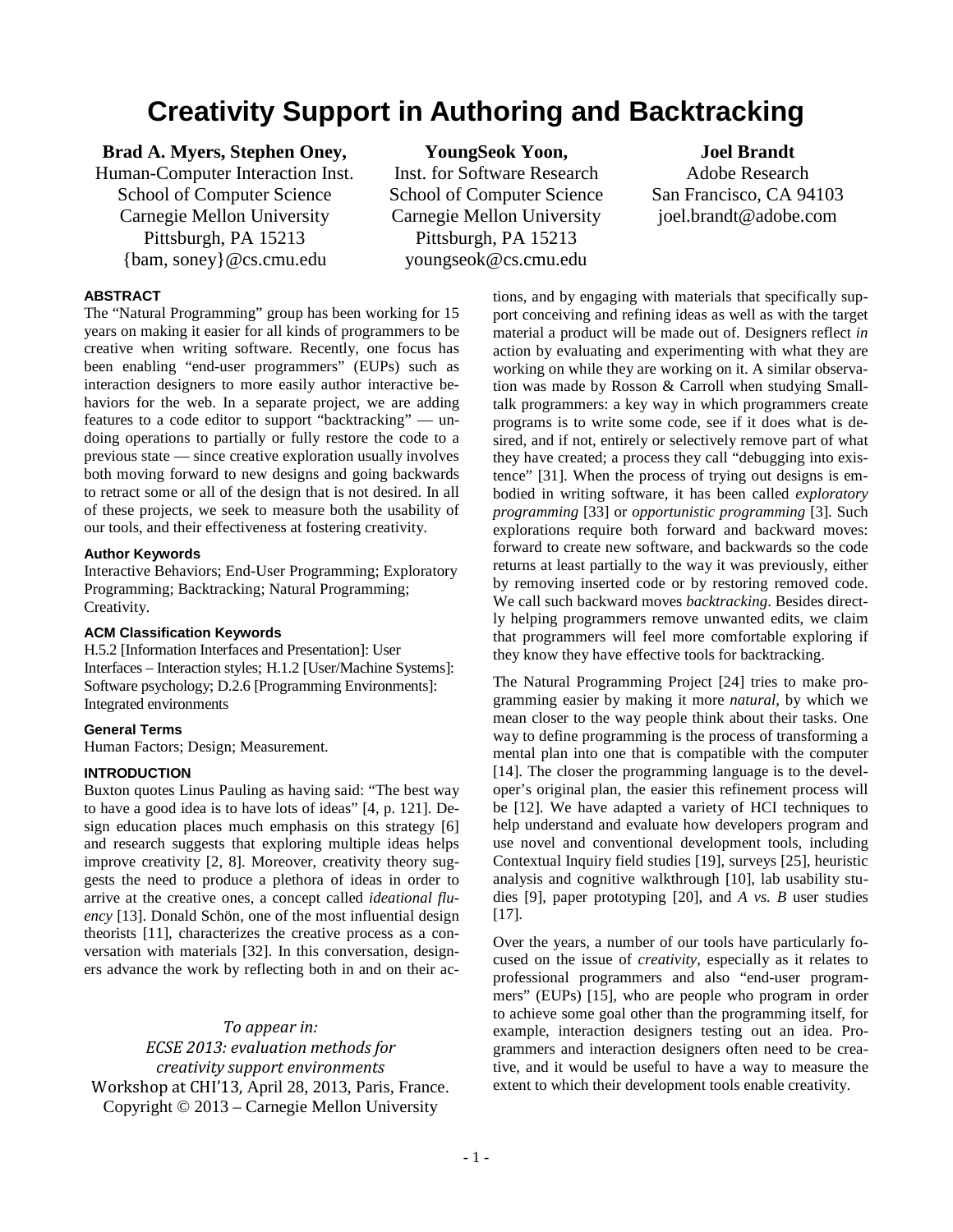

**Figure 1: The current interface of AZURITE for the Eclipse IDE. The top window is the Eclipse code view, and the bottom timeline visualization shows insert (green), delete (red) and replace (blue) operations for each of the files. A vertical gray line divides the two consecutive editing sessions. The yellow vertical line at the right shows the current time. The user can select certain operations (here shown with a yellow outline), either by clicking on them, or querying in the code window for all the operations affecting a range of code, and then can selectively undo only those operations.**

Current measures of creativity that we have used are all *indirect* – measuring other things that may be said to correlate with creative behavior. For example, in an early paper, we measured the number of different designs that users were able to create [18], and recently we have proposed that measuring how quickly users can move from one design to another would correlate with the success of the creativity support. However, it would certainly be useful to have a more *direct* measure of the level of creativity supported by our tools. For example, we might compare our AZURITE tool (see below) with a "preview" system in graphical editing tasks [34] or examine the tools with "sketch" like interactivity [35].

# **OVERVIEW OF OUR CREATIVITY SUPPORT TOOLS**

### **Authoring**

We have worked on many different kinds of authoring tools that can be considered "creativity support environments" (CSEs), at least for professional programmers and EUPs. For example, we developed many interactive tools to enable user interfaces to be created with little or no programming by user interface specialists. Some examples are Peridot [22] for creating controls (widgets like menus and scroll bars), Gamut [21] for defining behaviors by example, Silk [18] for sketching interfaces and having them automatically converted into code, HANDS [29] which is a novel programming language for kids, and Citrus [16] which is a toolkit for creating user interfaces for structured data.

Our current project for authoring is called EUCLASE, and is based on research on how interaction designers naturally express user interface behaviors, such as how the objects on the screen respond to the user [30]. We also studied how designers collaborate and express their ideas [28]. We then used these results to create a new JavaScript toolkit for creating interactive behaviors for the web, called ConstraintJS, which supports constraints combined with state diagrams [27]. Now, we are working on an interactive tool which combines a spreadsheet-like user interface with state diagrams, which we feel will enable interaction designers to more easily (and creatively) be able to author interactive behaviors themselves [26].

#### **Backtracking**

There is a large body of work and many research and commercial tools directed at making it easier for people to move forward from their ideas to designs to implementations, but there is surprisingly little support for directly helping people explore multiple variations (besides sketching on paper [4]). In particular, very little is available to help today's developers *backtrack*, even though developers report that backtracking is often required [36]. For example, modern integrated development environments (IDEs) do not utilize any of the sophisticated undo mechanisms that have been investigated through the years (e.g., [1, 5, 7, 23]), and only provide a simple linear undo model. As a result, developers cannot easily undo the changes that they made some time ago, or changes that are interleaved with edits that are still desired, but only can undo the most recent changes in the command history. Also, when the developer undoes several steps backwards and makes a new change from that point, all the previously undone commands are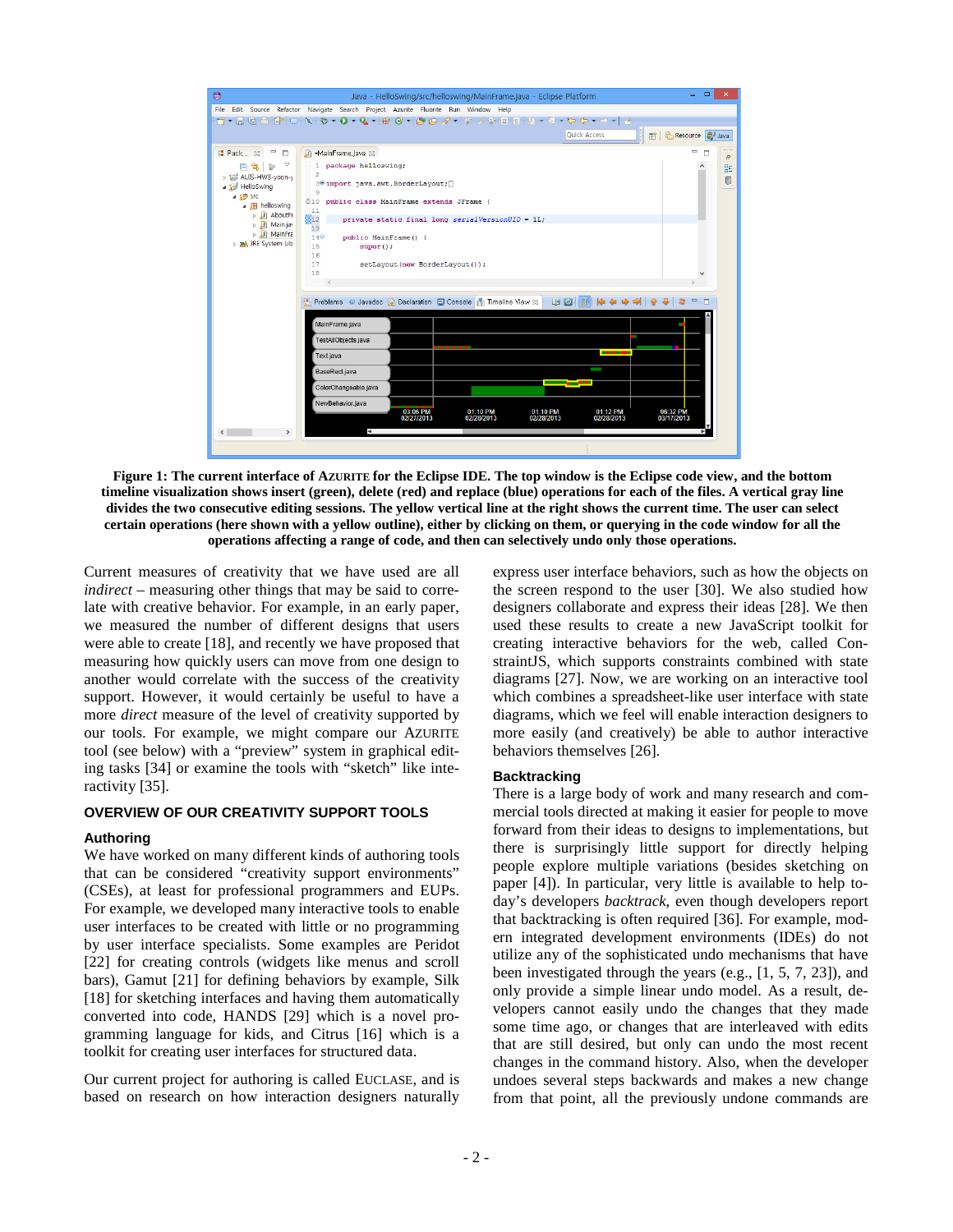discarded and cannot be redone, because the undo model only keeps a linear list instead of a command history tree. In our previous survey [36], programmers reported that they use undo mostly to remove typos or repair minor mistakes in the very last edits made. Another possible way to backtrack is to use a Version Control System (VCS), but this is not always adequate: it only works if the user thought to commit the desired version, which may not always be the case, and it is often too heavy-weight for small experiments. Furthermore, if the user has made edits that need to be retained mixed in with the edits to be backtracked, neither linear undo nor version control can be used.

We are developing a plug-in called AZURITE for the Eclipse IDE, which enables users to more easily backtrack (see Figure 1). It allows users to perform *selective undo* of only the desired operations, so users can choose exactly which operations should be undone. We address two main problems of providing selective undo in the context of text editing of code: first, we provide a way to deal with *conflicts* when a later edit overlaps an earlier one, and to effectively ask the user's intent when the conflicts cannot be resolved automatically. Second, we provide a novel way for users to *find* the operations they want to undo using a timeline visualization of the code editing history (see Figure 1). In addition, unlike other existing undo models, our selective undo model allows users to select multiple edit operations at the same time, which is very effective at minimizing the occurrence of unresolvable conflicts.

Although the timeline visualization provides a way to select multiple operations, it becomes difficult to manually select the right operations to undo as the history gets bigger. Therefore, we are working on a sophisticated *search* mechanism to allow users to easily find the operations that they want to undo using whatever they remember about those operations. We already support what we found to be the most desired operation [36]: users can search for all edits performed on a particular area of code, and undo them. We also allow users to find code which *used* to exist but has subsequently been deleted. History search not only helps the users to select the right operations to undo, but also minimizes the irresolvable conflicts because the conceptually-related edits are likely to be performed on the same area of code, and thus they usually have conflicts only among themselves. In the future, we propose to also support other interesting ways to search the history, including to find the times when a particular line, method, or class was edited; to find the last time the application compiled without error or was run without raising an exception; to find when a particular editing operation was performed (e.g., "a refactor using Extract Superclass"); etc.

Although currently implemented in the context of a code editor, AZURITE should be directly applicable for any text editor, such as Word or Pages. We feel that our backtracking ideas would also transfer to other kinds of editors as well, including design programs like Photoshop, Illustrator or even PowerPoint and Keynote, where users now need to backtrack but have little support.

## **FUTURE EVALUATIONS**

We have been building and evaluating our research prototypes iteratively, with evaluation results driving the design of future prototypes. Currently, the main focus of the evaluations is whether the tools are *usable* by the intended audiences, and whether users are *effective* at performing the tasks we are attempting to support. These evaluations use conventional usability think-aloud and *A vs. B* lab studies. In the future, we plan to deploy our prototypes to understand how they are used in practice.

We would also like to measure the extent to which our prototypes help users be more creative. With EUCLASE, we can measure whether it helps designers create novel interactive behaviors. With AZURITE, which records everything that users do, we can have a direct measure of how often people make alternative designs, and how often they backtrack. However, both of these are indirect measures, so we are interested in using other evaluation techniques and measures as well.

## **ACKNOWLEDGMENTS**

Funding for this research comes in part from Adobe, in part from the Korea Foundation for Advanced Studies (KFAS), and in part from NSF grant IIS-1116724. Any opinions, findings and conclusions or recommendations expressed in this material are those of the authors and do not necessarily reflect those of Adobe, KFAS or the NSF.

# **REFERENCES**

- 1. Berlage, T., "A Selective Undo Mechanism for Graphical User Interfaces Based on Command Objects*.*" *ACM Transactions on Computer Human Interaction*, 1994. **1**(3): pp. 269-294.
- 2. Brandt, J.*, et al.*, "Example-Centric Programming: Integrating Web Search into the Development Environment," in *CHI'2010: ACM Conference on Human Factors in Computing Systems*, April, 2010. Atlanta, GA. pp. 513-522.
- 3. Brandt, J.*, et al.*, "Opportunistic Programming: Writing Code to Prototype, Ideate, and Discover*.*" *IEEE Software*, 2009. pp. 18-24.
- 4. Buxton, B., *Sketching User Experiences: Getting the Design Right and the Right Design.* 2007, San Francisco, CA: Morgan Kaufmann.
- 5. Cass, A.G. and Fern, C.S.T., "Modeling Dependencies for Cascading Selective Undo.," in *IFIP INTERACT 2005 Workshop on Integrating Software Engineering and Usability Engineering*, 2005.
- 6. Cross, N., *Design Thinking: Understanding How Designers Think and Work [Paperback].* 2011, Berg Publishers.
- 7. Cubitt, T., *Undo-Tree.El Version 0.2 for Emacs.* 2010. [http://www.dr-qubit.org/undo-tree/undo-tree-0.2.el.](http://www.dr-qubit.org/undo-tree/undo-tree-0.2.el)
- 8. Dow, S.P.*, et al.*, "Parallel Prototyping Leads to Better Design Results, More Divergence, and Increased Self-